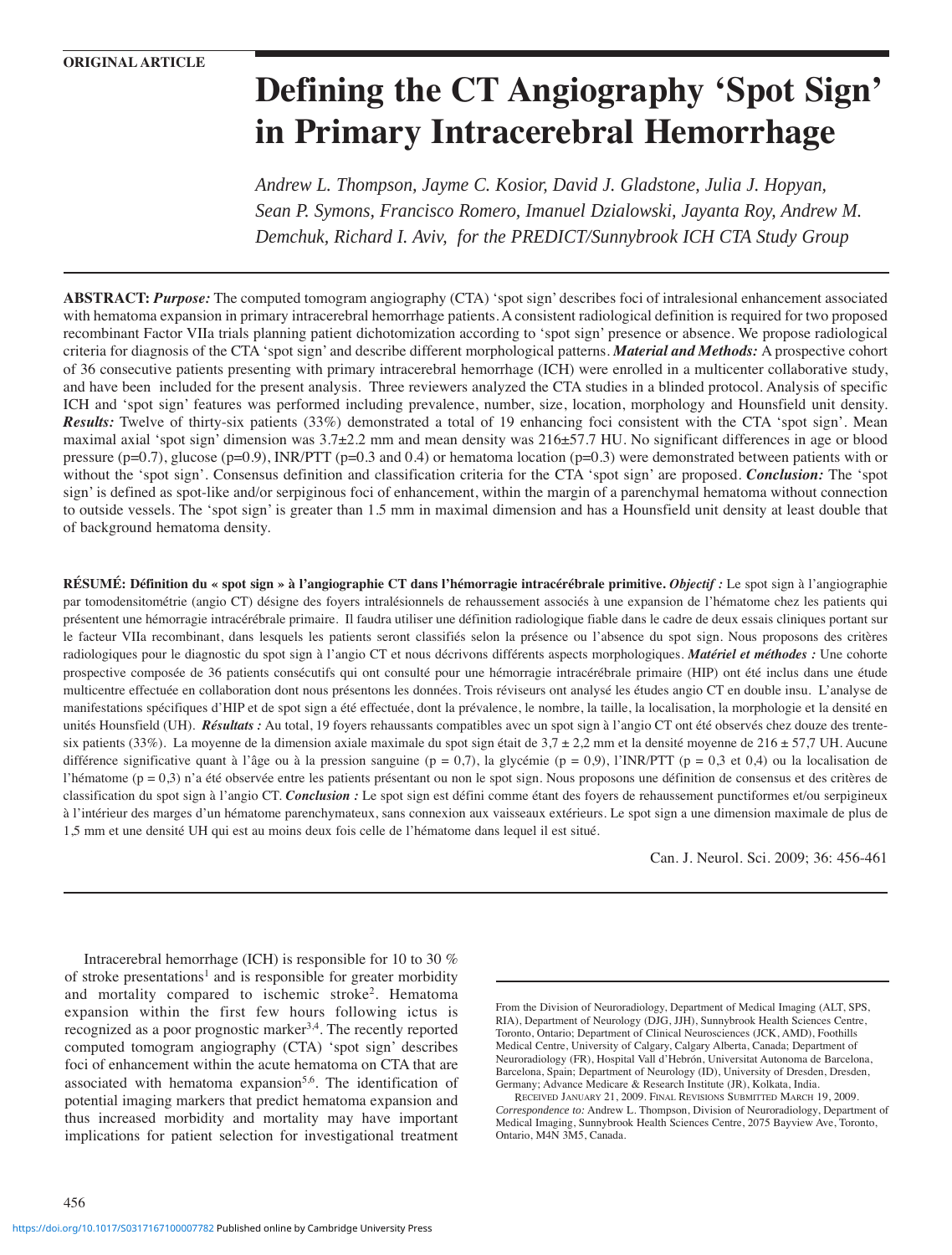with recombinant Factor VIIa. Studies that intend to dichotomize patient groups according to 'spot sign' presence or absence require a robust and inclusive definition that provides clinicians with the confidence needed to identify the target population.

The PREDICT study (Predicting hEmatoma growth anD outcome in Intracerebral hemorrhage using contrast bolus CT) is a prospective multicenter cohort study evaluating the use of CTA in predicting hematoma growth and functional outcome in spontaneous intracerebral hemorrhage patients presenting within six hours of symptom onset. The primary objectives of PREDICT are to validate the 'spot sign' as an independent predictor of hematoma expansion and clinical outcome.

The purpose of the current study is to review prospective ICH cases from the PREDICT study database to formally define the CTA 'spot sign' and to propose a classification scheme based on morphological appearances.

## **MATERIALS AND METHODS**

# *Study group*

The PREDICT group has prospectively enrolled consecutive patients presenting with spontaneous ICH undergoing CTA within six hours of ictus. For the purpose of this study, the initial 36 patients enrolled in the PREDICT database have been included for analysis, irrespective of 'spot sign' status. Institutional research ethics board approval was obtained.

PREDICT inclusion criteria are: Spontaneous ICH including anticoagulation related ICH less than 100 cc in volume, age greater than 18, presentation less than six hours from last seen well, premorbid modified Rankin Scale of 3 or less and ability to have a 24 hour follow-up CT scan with informed consent. Exclusion criteria include ICH greater than 100 cc volume, secondary causes of ICH ( tumor, arteriovenous malformation etc.), surgical evacuation of hematoma planned within 24 hours of symptom onset, deep coma (GCS 3-5) at admission, major comorbid or terminal illness, known renal impairment or patient arriving outside the six hour window.

#### *Imaging protocol*

The imaging protocol was performed on multidetector CT scanners. The most widely used scanners were multidetector CT (Somatom sensation 40, Siemens Medical Solutions, Forchheim, Germany) or 64-slice CT (VCT; GE, Milwaukee, Wis.). Imaging parameters vary according to local scanners. Typical parameters are indicated. Five millimeter contiguous, non-contrast CT (NCCT) axial sections from skull base to vertex parallel to the inferior orbitomeatal line were obtained. Typical parameters include: helical scan, 120 kVp, 340 mA, 4 x 5 mm collimation, 1s per rotation, and a table speed of 15 mm per rotation. The CTA utilizes a bolus-tracking method with injection of 90-100 ml of nonionic iodinated contrast injected through an 18 or 20 gauge angiocatheter at 5cc/s followed by a 40 ml saline bolus. Parameters: 120 kVp; 270 mA; 1.25 mm thick slices reconstructed to 0.625 mm. Scans are automatically triggered between 10-15 seconds.

All post processing, including multiplanar reformats were performed by the CT technologist at the CT operator's console. Coronal and sagittal multiplanar reformat images were created as 10.0 mm thick images, spaced by 3 mm. Bilateral, rotational multiplanar reformat images were created at each carotid terminus with a thickness of 7 mm and a spacing of 3 mm.

# *Image analysis*

All imaging studies in the PREDICT database were anonymized and loaded into an open source DICOM viewer (Osirix medical imaging software). The cases were then prospectively and randomly reviewed by a neuroradiologist and two neurologists experienced in ICH and 'spot sign' recognition. Reviewers were blinded to clinical history. Studies were evaluated for the presence or absence of the 'spot sign'. 'Spot sign' mimics have previously been described and were not considered. These include calcific densities present on noncontrast CT, presence of a communication with a vessel beyond the hematoma margin and extra-axial contrast densities<sup>7</sup>. Morphological characteristics of 'spot sign' positive patients were recorded including hematoma location (basal ganglia/ lobar), density (Hounsfield units) and volume. Custom software utilizing the Insight Segmentation and Registration Toolkit (ITK; National Library of Medicine, Bethesda, MD) enabled thresholdbased volumetric intraparenchymal hematoma and intraventricular hematoma analysis. The sum of intraparenchymal and intraventricular hematoma volumes represented the total intracranial hematoma volume. The automatically calculated volumes were reviewed by consensus and modified where

#### **Table 1: Demographic presentation data dichotomized for presence or absence of CTA 'spot sign'**

|                              | Spot Positive $(n=12)$ | Spot              | 95% CI for difference | P value |
|------------------------------|------------------------|-------------------|-----------------------|---------|
|                              |                        | Negative $(n=24)$ |                       |         |
| Age (years)                  | 69.2 (13.8)            | 67.7(14.9)        | $-8.857$ to 12.02     | 0.7597  |
| Initial hematoma volume (ml) | 34.1(27.1)             | 18.3(22.7)        | $-33.19$ to 1.655     | 0.0279  |
| Baseline systolic BP (mmHg)  | 175.1 (41.9)           | 170.3(38.3)       | $-22.70$ to 32.20     | 0.7270  |
| Baseline NIHSS <sup>*</sup>  | $16.5(5.0-24.0)$       | $9.0(4.8-15.6)$   | $-0.7815$ to 8.698    | 0.0986  |
| Glucose $(mmol/L)$           | 7.1(3.1)               | 7.0(1.4)          | $-1.776$ to 1.960     | 0.9207  |
| <b>INR</b>                   | 1.4(1.0)               | 1.1(0.3)          | $-0.2324$ to 0.7277   | 0.3010  |
| Prothrombin Time(s)          | 33.6 (13.9)            | 30.3(9.6)         | $-4.900$ to $11.41$   | 0.4224  |

mRS - modified Rankin Scale, NIHSS – National Institutes of Health Stroke Scale; All values expressed as mean (SD) except \*median (range)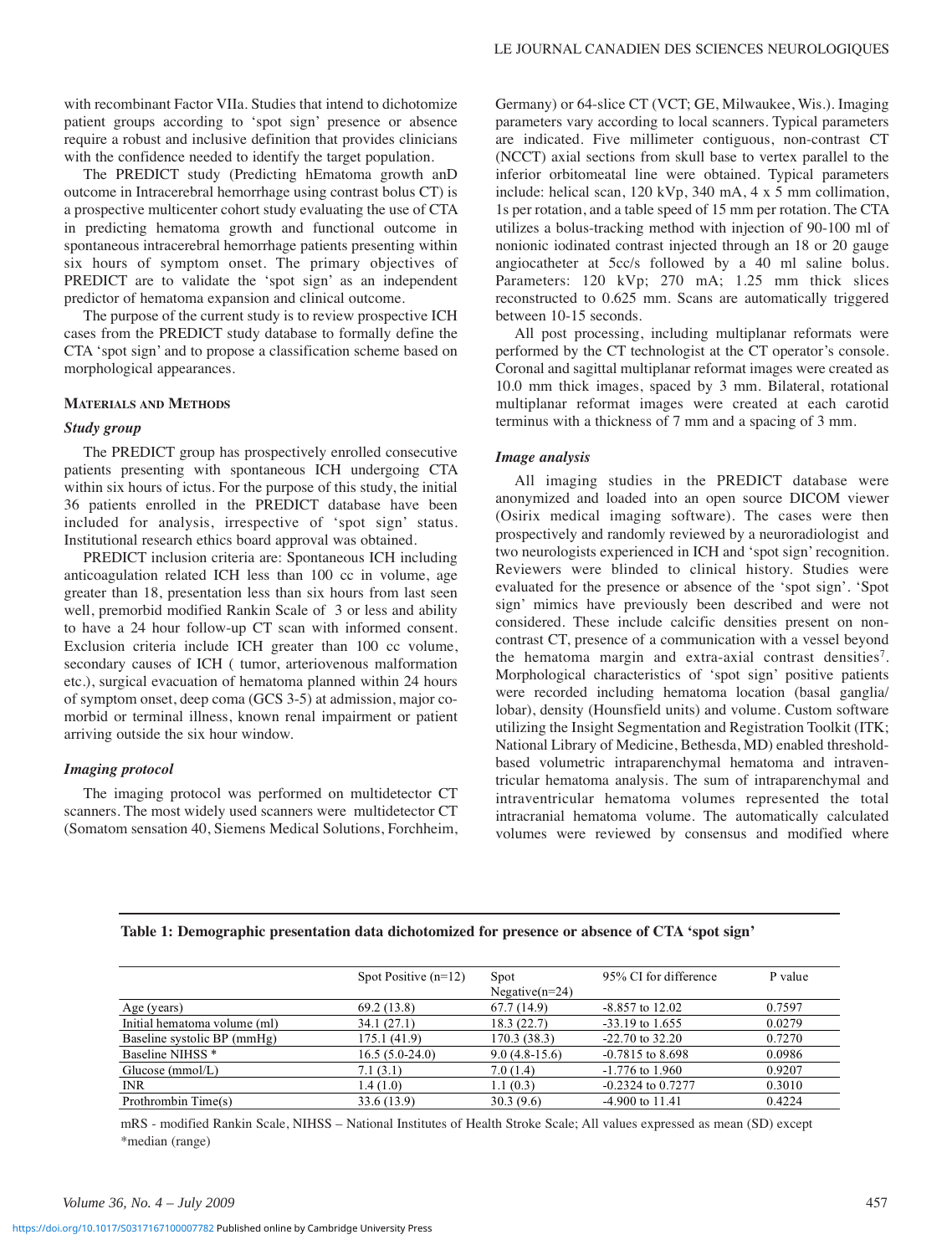necessary to ensure accurate representation of hematoma volumes. Analysis of the 'spot sign' included morphology, size (maximal dimension in axial plane), number, location (central/ peripheral), density (Hounsfield units, HU) and presence of, and relationship to surrounding vascular structures. A classification of patterns of morphological appearance was devised based upon the imaging characteristics.

# *Statistical methods*

Baseline clinical data for each patient included: age, gender, ethnicity, cerebrovascular risk factors, time last seen normal, side of symptoms, handedness, initial triage blood pressure recording, serum glucose, International Normalised Ratio (INR) and admission platelet count. Baseline National Institutes of Health Stroke Score (NIHSS) and Glasgow outcome scale (GOS) were obtained. Premorbid mRS and Barthel Index were obtained from the patient or next of kin. A 24 hour follow up NIHSS was obtained. The Fisher's exact test, unpaired t test and Mann-Whitney test were utilized for group comparisons for categorical and continuous data. Data was analyzed using SPSS for Windows. A p value< 0.05 was considered significant.

## **RESULTS**

458

There were 36 patients (19 male, 17 female) with a median age of 70 years (range 37-92). ICH location was deep in 19 (53%); basal ganglia 8 (22%), thalamus 7 (19%), caudate 4 (11%) and superficial in 17 (47%); lobar 14 (39%) and posterior fossa in 3 (8%) patients. Overall mean intraparenchymal hematoma volume was 23.6 ml (SD 25.0) with a total mean intracranial hematoma volume of 27.3 ml±26.2. Mean intraparenchymal hematoma density was 76±3.8 HU.

Baseline demographic data of patients with and without the 'spot sign' are presented in Table 1. No significant difference in age (p=0.760) or presenting intraventricular hematoma volume (p=0.364, Mann-Whitney test) was present. Baseline mean intraparenchymal hematoma volume, was significantly different between 'spot sign' positive and negative patients  $(34.1 \text{ ml } \pm)$ 27.1 and 18.3 ml  $\pm$  22.7 respectively; p=0.028, Mann-Whitney test). There was no significant difference in hematoma location for patients with or without the 'spot sign' (p=0.302).

Twelve patients (33%) demonstrated a total of 19 enhancing

foci consistent with the 'spot sign'. Four patients each harbored a lobar, basal ganglia or caudate nucleus hemorrhage respectively. Single and multiple lesions were present in seven and five patients respectively. The mean lesion longest axial dimension was 3.7 mm±2.2 mm. Mean 'spot sign' density was 216.0±57.7 HU. By consensus, only 'spots' with Hounsfield values twice that of hematoma density were considered because densities less than this were not reliably distinguishable from hematoma background. This resulted in the exclusion of four additional discrete 'spots' in two patients with densities of 110, 115, 125 and 143 HU respectively. It should be noted that the cases demonstrating these excluded lesions were retained by virtue of one and two other 'spots' in each case respectively which did fulfill definition criteria. Four morphological patterns have been identified by the authors retrospectively in previous patients with ICH (Table 2). These patterns were prospectively applied to the current study group, the number of patients assigned to each pattern is listed in Table 3.

## **DISCUSSION**

The CT angiography 'spot sign' is a prognostic sign in acute ICH that has been previously described as tiny foci of enhancement seen on CTA within 3 hours of spontaneous ICH onset<sup>5</sup>. There is intense interest in the sign in view of promising

## **Table 4: Defining criteria of the 'spot sign'**

- 1. **Appearance:** serpiginous and/or spot-like appearance
- 2. **Location:** within the margin of the parenchymal hematoma without connection to an outside vessel
- 3. **Size:** >1.5 mm diameter in maximal axial dimension
- 4. **Density:** at least double the density (HU) compared to background hematoma
- 5. **Lesion number:** multiple or single

## **Table 3: Numbers demonstrating pattern/morphology**

| <b>Pattern</b> | Number of spots |
|----------------|-----------------|
| T              | $\Omega$        |
| П              | 5               |
| Ш              | 10              |
| IV             | Λ               |
|                |                 |

| <b>Pattern</b> | <b>Morphology</b>   |  |
|----------------|---------------------|--|
|                | Line only           |  |
| П              | Line and spot       |  |
| Ш              | Single spot         |  |
| IV             | Confluent branching |  |
|                | spots and lines     |  |
|                |                     |  |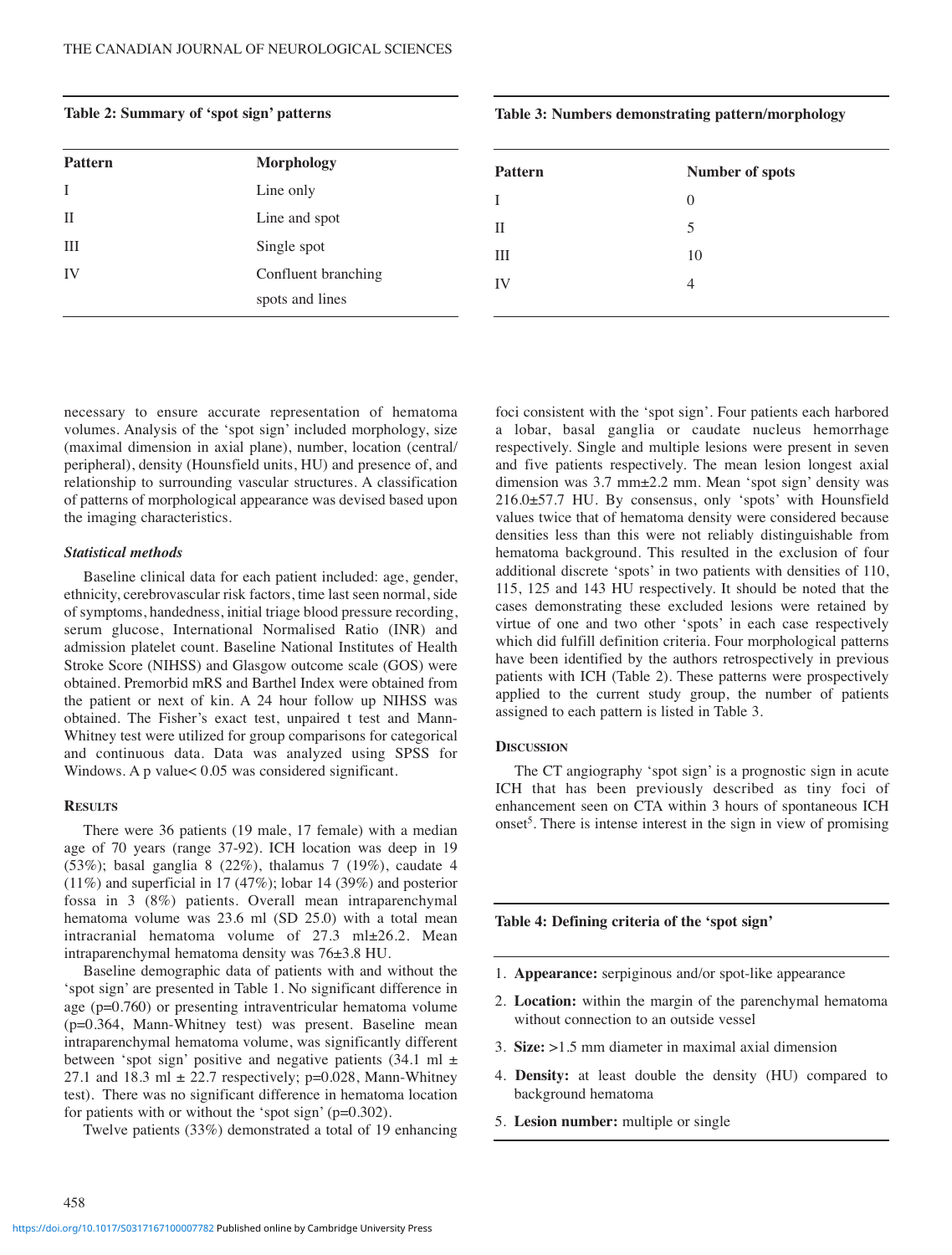Phase IIa but disappointing Phase III studies of recombinant Factor VIIa therapy<sup>8</sup>. Better targeting of patients at high risk of hematoma expansion is needed and it is thought that the CTA 'spot sign' may facilitate better patient selection. Several 'spot' mimics have been recently described having important implications for studies planning to dichotomize patient groups based on 'spot sign' presence or absence<sup>7</sup>. Following consensus review of a prospective cohort of primary ICH patients, we propose a refined definition of the 'spot sign' that should aid reproducibility and reliability of 'spot sign' identification for future research studies and clinical use.

The 'spot sign' definition is provided in Table 4. The 'spot sign' has a serpiginous and/or spot-like appearance, may be multiple or single, is greater than 1.5 mm, occurs within the hematoma margin without connection to outside vessels and has a density twice that of the background hematoma density. Using our definition, the 'spot sign' can be identified on simple visual inspection (without post-processing) and can be easily recognized by non-radiologists. The prevalence of the 'spot sign' in this prospective series (33%) is consistent with two other reports (5, 6). Several pathologic correlates have been described that may explain the 'spot sign' appearance $9-18$  including:

1) Saccular aneurysms resembling true berry aneurysms, as described by Charcot and Bouchard<sup>16,19</sup>. 2) Asymmetric fusiform aneurysms involving penetrating arteries of 150  $\mu$  comprising dilated vessel lumens without recognizable elastic or muscular components18. 3) Lipohyalinotic aneurysms on vessels of 80 to 300  $\mu$ m. Fisher suggested these were the sequelae of fibrinoid necrosis demonstrating elastica and media integrity loss with secondary arteriolar dilation and microaneurysm formation. The process may involve only part of, or the entire vessel, producing either fusiform or globular shaped lesions. Segmental enlargement extending along the length of the vessel wall may result in up to a ten times diameter increase compared to the adjacent uninvolved segment. The lesions described ranged in size from 0.5 to 1.5 mm. Red blood cell extravasation is demonstrated in chronic lesions<sup>18,19</sup>. 4) Fibrin globes or pseudoaneurysms affect vessels 100 to 200  $\mu$ m in size<sup>13</sup>. These

are lesions comprising masses of red cells enclosed in concentric rings of fibrin adjacent to an arteriolar defect. These lesions are thought to be due to traumatic vessel disruption secondary to hematoma expansion. Lesional size varies between 0.3-1 cm<sup>17, 18</sup>. 5) More recently Fisher reported a case of hypertensive thalamic hemorrhage where the pathologic substrate was shown to be focal rupture of an elongated aneurysmal dilatation, 5 mm in length and  $600 \mu m$  in diameter arising from a parent vessel of 150  $\mu$ m in diameter<sup>20</sup>. Focal lipohyalinotic change was seen at the junction between the aneurysmal vessel and the parent vessel.

The size, location and multiplicity of the 'spot sign' most closely resembles the pathological description of fibrin globes. The recently described elongated aneurysmal dilatation as a pathologically confirmed cause of hypertensive hemorrhage also demonstrates a strong resemblance to the CTA 'spot sign'20. The absence pathologically, of a bleeding source in ICH patients has led to contention as to whether fibrin globes obscure or in fact represent the primary bleeding source or are a secondary pathological entity. Fisher did not preclude a primary role and proposed a 'domino' effect whereby a single vascular lesion may rupture, contributing to most of the hematoma growth $13$ . This may explain why extravasation is variably demonstrated in apparently similar lesions on post contrast CT studies. Whether delayed bleeding from these lesions is associated with secondary hematoma expansion is unknown but plausible.

The 'spot sign' is found exclusively within the hematoma margin with no external vascular communications. Segmental vessel involvement and an origin of lesions from parent vessels of 100  $\mu$ m magnitude would explain the inability to demonstrate vessel continuity beyond the hematoma margin. This characteristic is an important distinguishing feature from a variety of vascular mimics<sup>7</sup>. Micro-arteriovenous malformations and Moya Moya are associated with small pseudoaneurysms that are seen to project into parenchymal hematoma. A contiguous vessel can be identified extending into the hematoma from the surrounding parenchyma and communicating with the focal pool of contrast<sup>7</sup>. Aneurysms and arteriovenous malformations do not



*Figure: CT Angiographic sagittal (a), axial (b, c) and coronal (d) images demonstrating (a) Pattern I, line (b) Pattern II, line and spot (c) Pattern III, spot and (d) Pattern IV, confluent spots and lines.*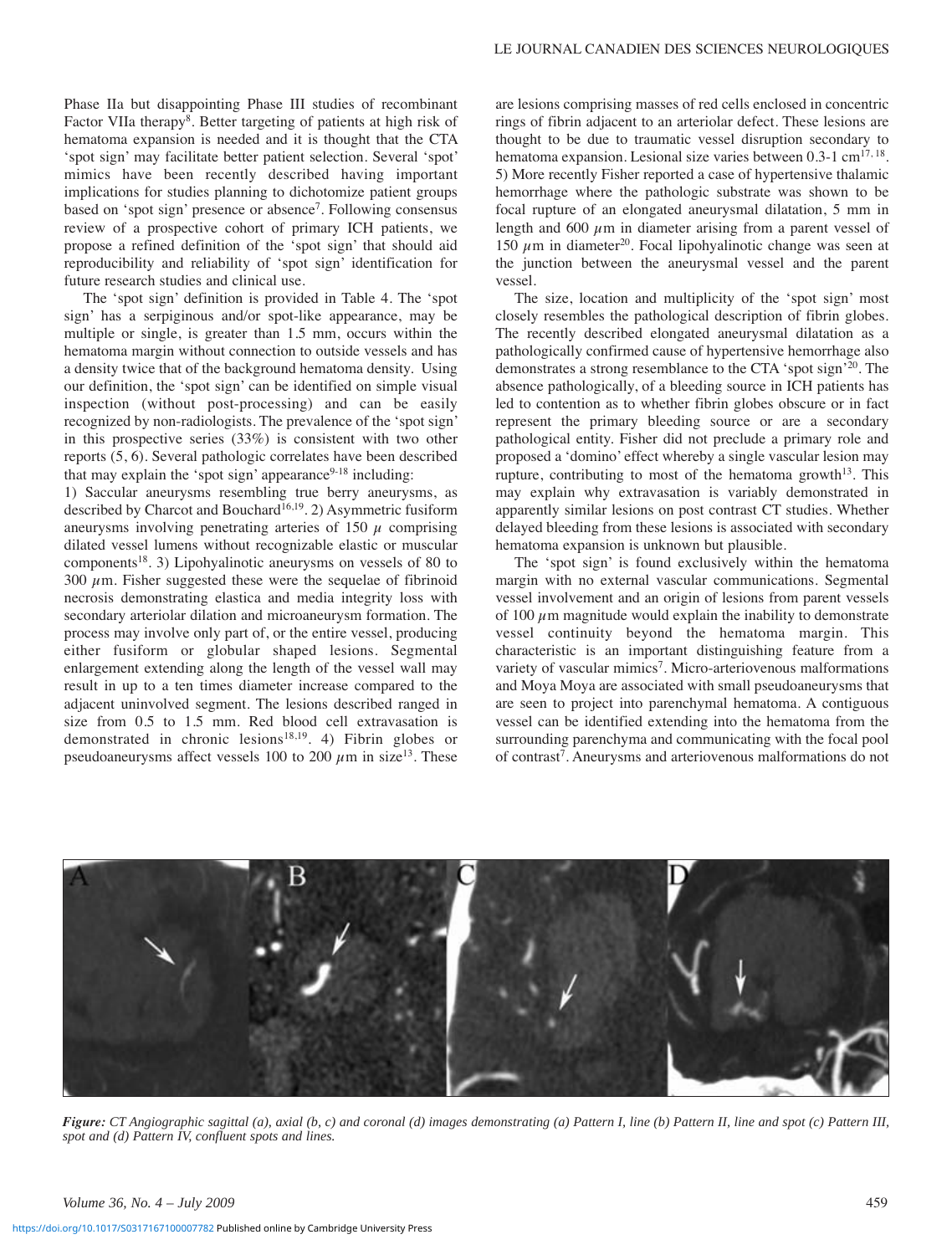usually cause diagnostic confusion because of a clear connection with a subarachnoid vessel and nidus respectively. In cases of ICH, vessels are often deviated around the hematoma bulk, especially in the basal ganglia and high convexity regions, but no extension into the hematoma is seen.

The 'spot sign' was consistently found to have a density greater than 150 HU. This is twice the average hematoma density (60-70 HU) facilitating easy recognition. Occasionally slight hematoma heterogeneity is seen with individual pixel values approaching 100 HU, however these densities are typically less than 1 mm in size. Current spatial resolution of CT does not permit confident diagnosis of enhancing foci less than 1-1.5 mm in maximal axial dimension, because of partial volume averaging of adjacent hematoma density. Accurate caliper placement for 'spot sign' density measurement is also more difficult, with assessment of smaller lesions yielding values of 100-140 HU. For this reason we agreed by consensus that the 'spot sign' should be at least 1.5 mm in size. This measurement does not preclude visualization of the most likely pathological entities implicated in hematoma formation and growth discussed above.

The unenhanced CT should be evaluated in the region of the suspected 'spot sign' as calcification may mimic enhancement<sup>7</sup>. These non-vascular mimics include tumoral, choroidal, infectious, inflammatory and physiological calcification. They are easily excluded with non-contrast enhanced CT evaluation. These mimics are usually peripherally displaced by hematoma mass and external to hematoma margins. Difficulties may arise where tumoral calcification is present within the hematoma margin, and where parenchymal hematoma extends into and compresses the lateral ventricles. In the latter case, the junction between parenchymal and intraventricular blood may be unclear and the compressed and partially calcified choroid plexus may appear within the hematoma.

All 'spot sign' positive cases share similar imaging characteristics that can be further categorized into four morphological patterns (Table 2, Figure). The segmental nature of vessel involvement accounts for the pathological variations described. Many 'spot signs' on axial imaging have serpiginous appearances when viewed with multiplanar reformats. It may be that histological cross sections produced similar misconceptions of the fibrin globes and focal lipohyalinotic vessel dilatations. In support of this, a coronal figure from Fisher, depicting fibrin globes within a putaminal hematoma bears a striking similarity to 'spot sign' appearances seen on CTA (Figure  $7 \text{ in}^{13}$ ). One marginal fibrin globe was enlarged measuring 800  $\mu$  and was associated with a leash of abnormal vessels affected by lipohyalinosis similar to our Pattern IV lesion. The proposed Pattern I lesion, although not present in this prospective cohort, has been previously demonstrated in a retrospective cohort<sup>5</sup>. Whether the different 'spot sign' patterns, or the number of 'spot signs' within a hematoma will provide additional prognostic value for prediction of the extent of hematoma expansion remains to be evaluated from the final PREDICT/Sunnybrook study patient cohort. The lack of success of a recent phase III study with recombinant Factor VIIa in primary ICH has widely been attributed to significant patient baseline variances. Differences in baseline CTA 'spot sign' prevalence may also have been responsible given that CTA was not part of the ICH imaging protocol. Two studies are currently seeking grant

approval for a multicenter study that will investigate the impact of the CTA 'spot sign' on radiological and clinical outcome. The success of these studies will depend on the correct identification of the 'spot sign' before patient dichotomization to recombinant Factor VIIa treatment or placebo.

In conclusion, the CTA 'spot sign' is defined as single or multiple, serpiginous and/or spot-like foci of enhancement, within the margin of a parenchymal hematoma without connection to outside vessels. It is greater than 1.5 mm in maximal axial dimension and has a Hounsfield unit density at least double that of background hematoma. We identify four different patterns of 'spot sign' appearance and speculate upon potential vascular pathologic substrates. Histopathological review provides new insight into the presumed pathophysiology of the CTA 'spot sign'. Whether the different patterns indicate different lesion grades with varying risk of further extravasation or hematoma enlargement will be determined in a larger prospective CTA ICH dataset and future 'spot sign' based clinical trials. Prospective imaging or animal studies in ICH with modern postmortem pathologic analysis may enable accurate imaging correlation of the underlying vascular pathologies.

#### **ACKNOWLEDGEMENTS**

#### **PREDICT/Sunnybrook ICH CTA Study Group**

Sunnybrook Health Sciences centre: Richard I. Aviv, Allan J. Fox, Sean P. Symons, David J. Gladstone, Julia J. Hopyan, Gabriella Mallia.

Foothills Medical Centre (PREDICT coordinating centre): Jayme C. Kosior, Mohammed Alzawahmah, Sarah Tymchuk, Christine O'Reilly, Suresh Subramaniam, Nic Weir, Andrew M. Demchuk.

University Hospital Vall d'Hebron, Barcelona, Spain: Carlos Molina, Francisco Romero and Pilar Coscojuela.

University of Dresden, Dresden, Germany: Imanuel Dzialowski.

Advance Medicare and Research Institute, Kolkata, India: Jayanta Roy.

University of Sherbrooke, Greenfield Park, Quebec City, Canada: Jean-Martin Boulanger.

### **FUNDING DISCLOSURE**

The PREDICT study is supported by funding from the Canadian Stroke Consortium and the Hotchkiss Brain Institute. DG is supported by the Heart and Stroke Foundation of Ontario, the Heart and Stroke Foundation Centre for Stroke Recovery, and the Department of Medicine (Sunnybrook Health Sciences Centre and University of Toronto). JCK is supported by the Alberta Heritage Foundation for Medical Research, the Natural Sciences and Engineering Research Council of Canada and the Informatics Circle of Research Excellence. RA is supported by the Canadian Stroke Consortium.

#### **REFERENCES**

1. Broderick JP, Adams HP, Jr, Barsan W, Feinberg W, Feldmann E, Grotta J, et al. Guidelines for the management of spontaneous intracerebral hemorrhage: a statement for healthcare professionals from a special writing group of the Stroke Council, American Heart Association. Stroke. 1999; 30:905-15.